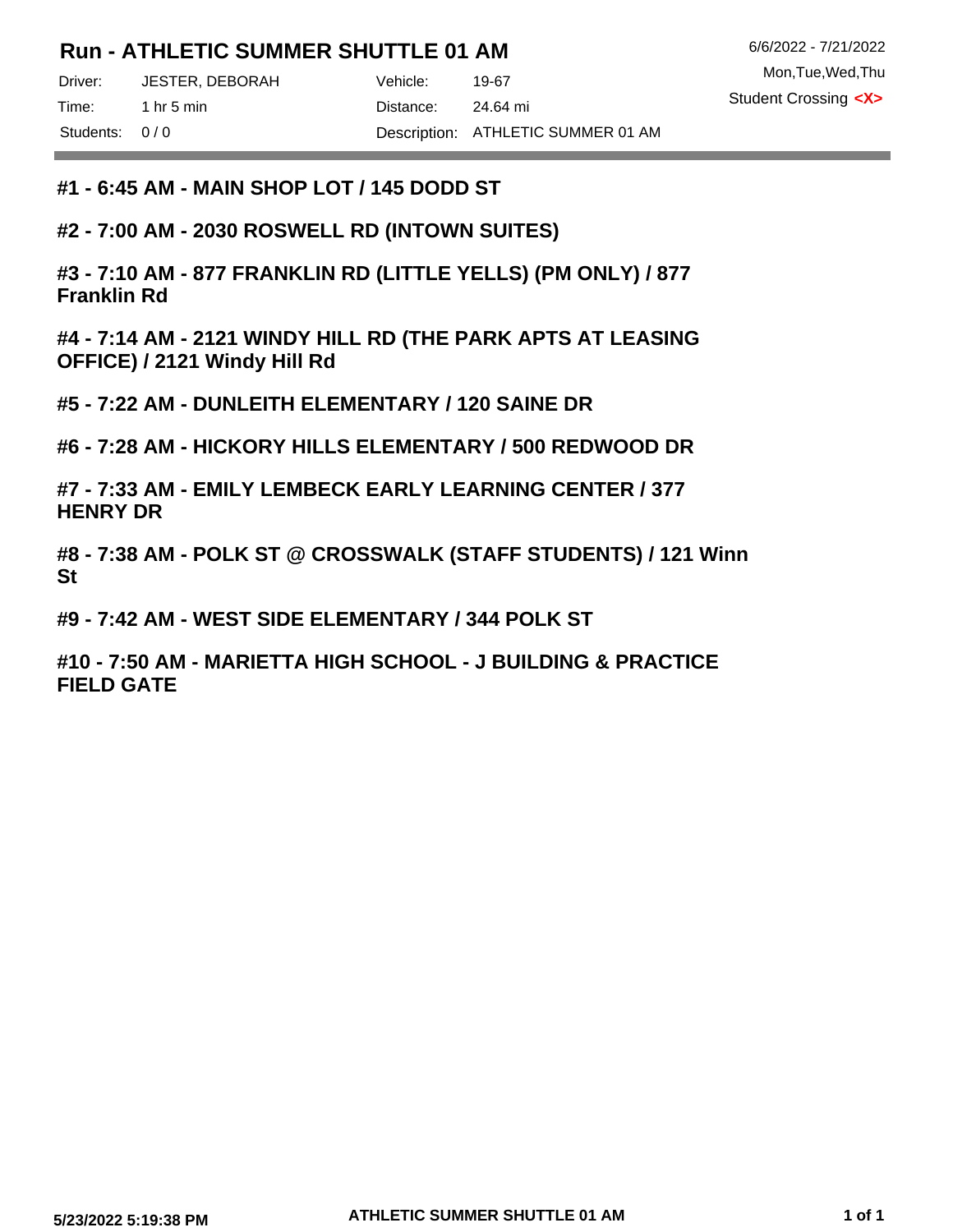# **Run - ATHLETIC SUMMER SHUTTLE 01 PM**

Mon,Tue,Wed,Thu 6/6/2022 - 7/21/2022 Student Crossing **<X>**

Driver: Vehicle: JESTER, DEBORAH

Time: 1 hr 50 min 1 and 1 bistance: Students: 0/0

the control of the control of the

21.13 mi Description: ATHLETIC SUMMER 01 PM

19-67

**#1 - 10:30 AM - MARIETTA HIGH SCHOOL - J BUILDING & PRACTICE FIELD GATE**

**#2 - 11:20 AM - WEST SIDE ELEMENTARY / 344 POLK ST**

**#3 - 11:25 AM - POLK ST @ CROSSWALK (STAFF STUDENTS) / 121 Winn St**

**#4 - 11:28 AM - EMILY LEMBECK EARLY LEARNING CENTER / 377 HENRY DR**

**#5 - 11:33 AM - HICKORY HILLS ELEMENTARY / 500 REDWOOD DR**

**#6 - 11:40 AM - DUNLEITH ELEMENTARY / 120 SAINE DR**

**#7 - 12:00 PM - 2121 WINDY HILL RD (THE PARK APTS AT LEASING OFFICE) / 2121 Windy Hill Rd**

**#8 - 12:10 PM - 877 FRANKLIN RD (LITTLE YELLS) (PM ONLY) / 877 Franklin Rd**

**#9 - 12:20 PM - 2030 ROSWELL RD (INTOWN SUITES)**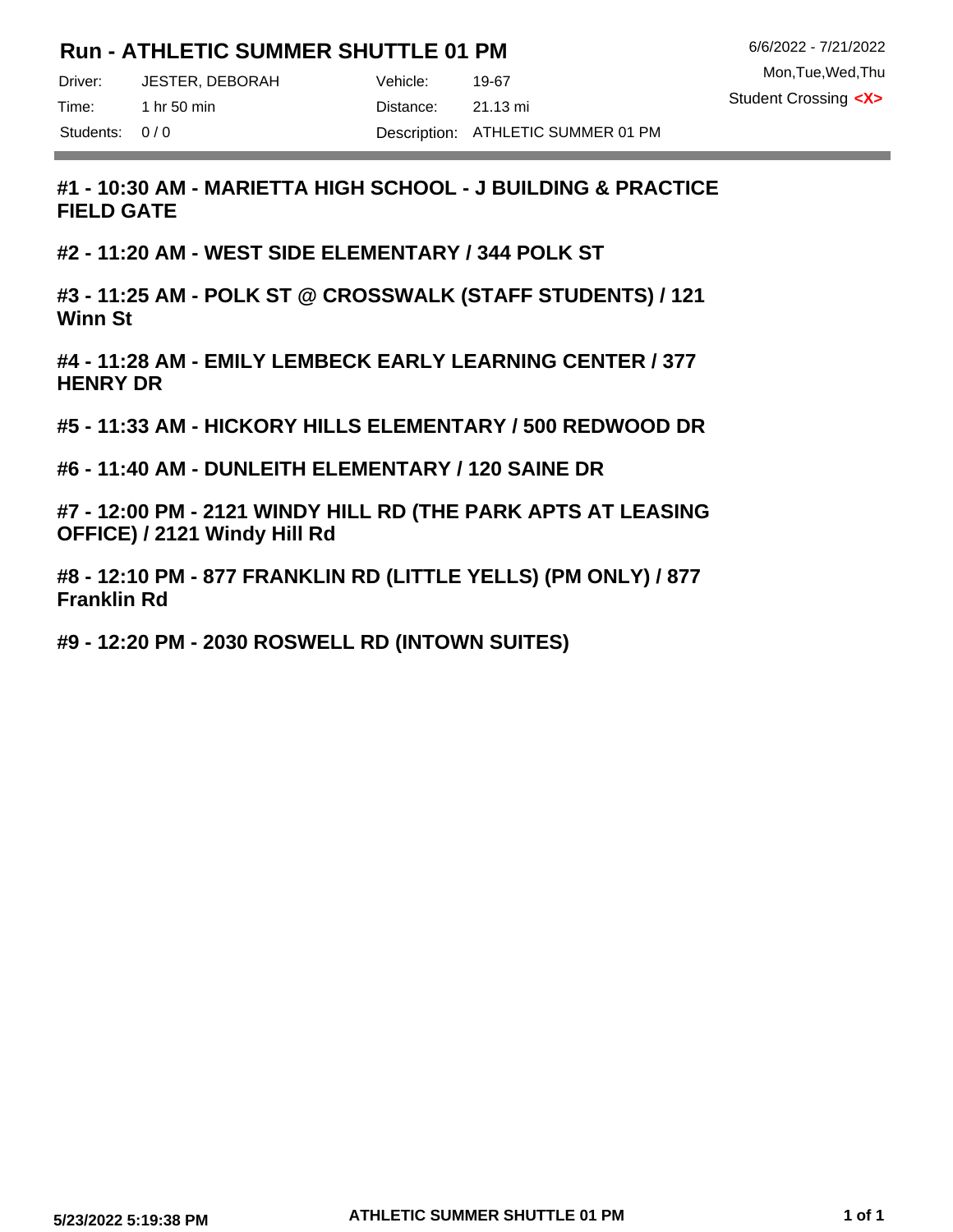# **Run - ATHLETIC SUMMER SHUTTLE 02 AM**

Mon,Tue,Wed,Thu 6/6/2022 - 7/21/2022 Student Crossing **<X>**

Driver: DUPATY, LESLIE Vehicle: Time: 1 hr 14 min 11 min 12 Distance:

Students: 0/0

**The Committee Committee Committee** 

19-65 24.13 mi Description: ATHLETIC SUMMER 02 AM

#### **#1 - 6:36 AM - STILESBORO RD & PARKVIEW LN (W)**

**#2 - 6:45 AM - 500 WILLIAMS DR (CRESTMONT APTS @ ENTRANCE) / 500 Williams Dr**

**#3 - 6:54 AM - SAWYER ROAD ELEMENTARY / 840 SAWYER RD**

**#4 - 7:05 AM - FOOT PATH LN & HORIZON LN (CLIFTON RDIGE APTS @ STOP SIGN) (NNW) / FOOTPATH LN & HORIZON LN (CLIFTON RIDGE APTS)**

**#5 - 7:08 AM - LOCKHEED ELEMENTARY / 1205 MERRITT RD**

**#6 - 7:30 AM - 779 FRANKLIN GTWY (BIG YELLS) (PM ONLY) / 779 FRANKLIN GATEWAY (YELLS)**

**#7 - 7:36 AM - MARIETTA SIXTH GRADE ACADEMY / 340 AVIATION RD**

**#8 - 7:39 AM - PARK STREET ELEMENTARY / 105 PARK ST**

**#9 - 7:42 AM - 350 LEMON ST (LEMON ST SCHOOL)**

**#10 - 7:50 AM - MARIETTA HIGH SCHOOL - J BUILDING & PRACTICE FIELD GATE**